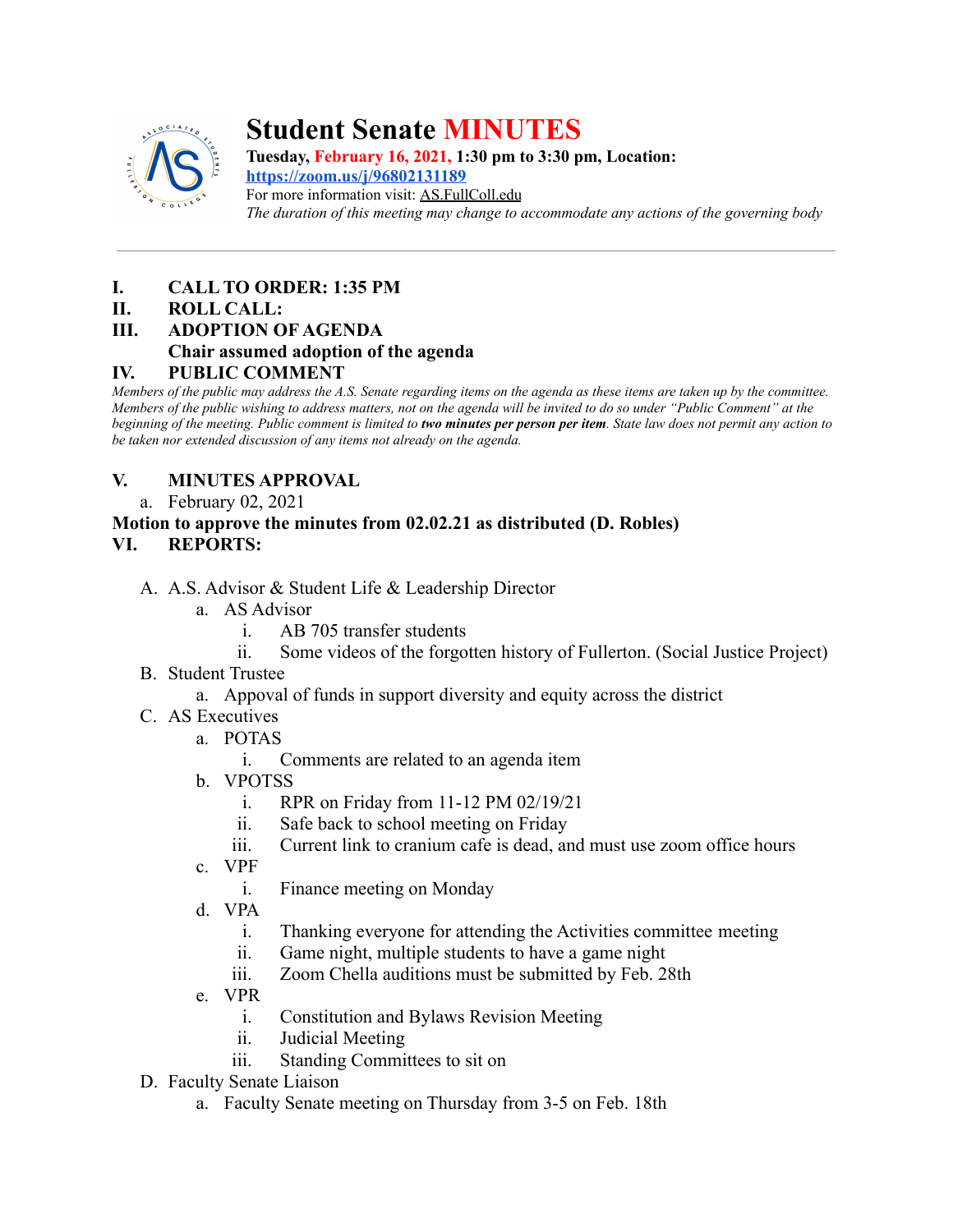#### **VII. INFORMATION ITEMS:**

- A. Zoom Picture
	- a. Senate picture was taken
- B. StudenT 9+1 Rights training
	- a. AB 1725, signed into law in 1988, also established Faculty Rights
		- b. Students' 9 rights
			- i. Grading policies
			- ii. Codes of student conduct
			- iii. Academic disciplinary policies
			- iv. Curriculum development
			- v. Courses or programs which should be initiated or discontinued
			- vi. Processes for institutional planning and budget development
			- vii. Standards and policies regarding student preparation and success
			- viii. Student services planning and development
			- ix. Student fees within the authority of the district to adopt
				- 1. (PLUS 1) Any other district and college policy, procedure or related matter that the district governing board determines will have a significant effect on students.

#### **VIII. STANDING COMMITTEE & TASK FORCE REPORTS:**

- A. Research, Planning, and Resolutions
- B. Finance Committee
	- *a. MSP to approve \$2 printing credit for benefits students (G. DeVries).*
	- *b. MSP to approve the purchase of 1,000 face masks/coverings for students (M. DeVries)*

#### *Motion to approve G. DeVries*

- C. Judicial
	- *a. Motion to approve Kennedy DeVries and Urooj Naveed to the Judicial Committee. (M. DeVries)*
	- *b. Motion to approve the revisions to the governing documents. (G. DeVries)*

*New Executive Officer*

*SECTION F. THE OFFICE OF THE VICE PRESIDENT OF PUBLIC RELATIONS*

- *1. The Vice-President of Public Relations shall chair the Communications Committee.*
- *2. The Vice-President of Public Relations shall be ex-officio of all Student Senate Subcommittees. Standing committees*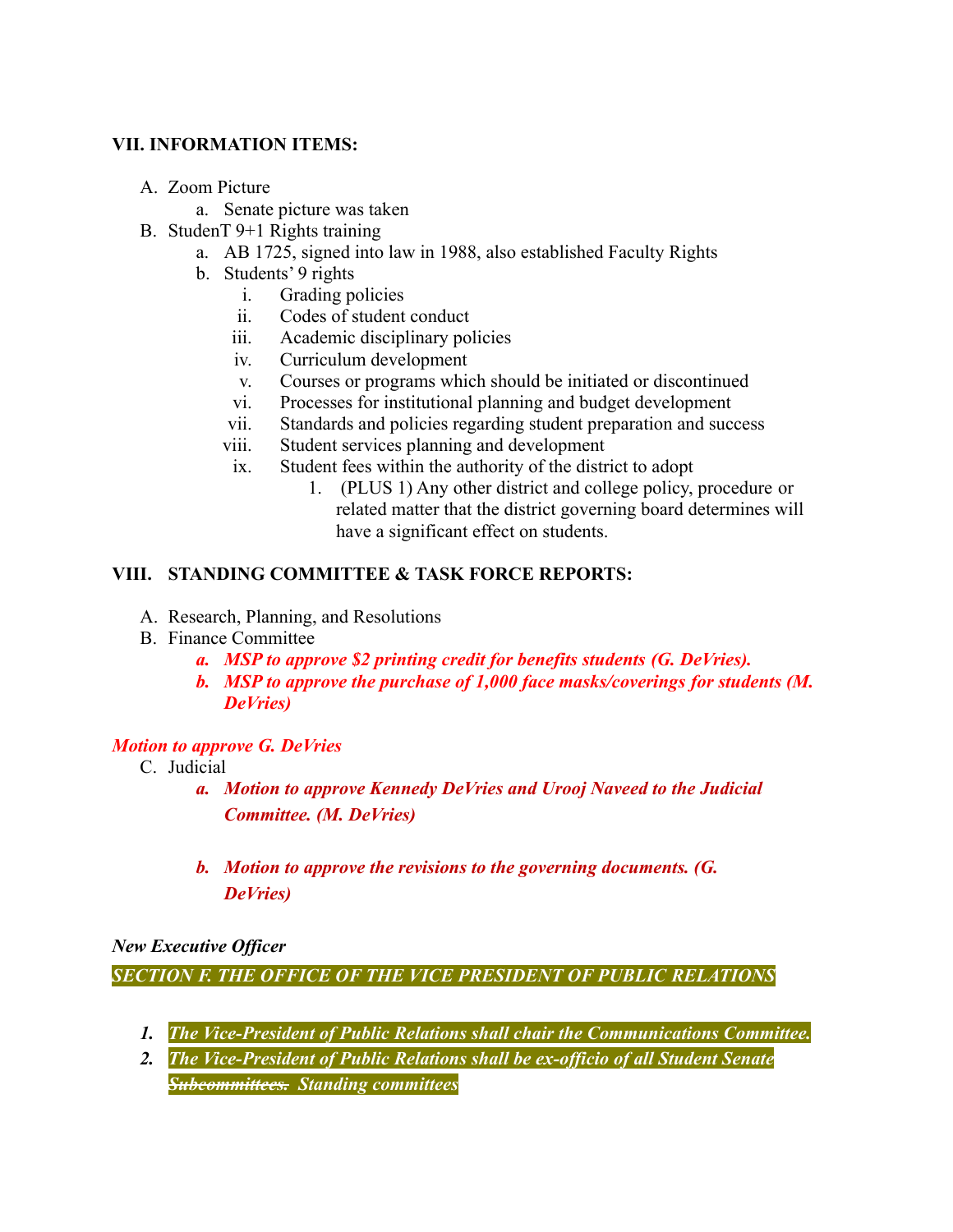- *3. The Vice-President of Public Relations shall oversee the publication of the A.S. newsletter and collaborate with the other Vice Presidents and President of the Student Senate in facilitating the production of the A.S. newsletter.*
- *4. The Vice-President of Public Relations shall have shared administrative access to the A.S. social media accounts.*
- *5. The Vice-President of Public Relations shall work with the Vice-President of Activities to help publicize upcoming A.S. events through social media and on campus.*
- *6. The Vice-President of Public Relations shall work with Student Life and Leadership in order to help publicize Associated Students.*
- *7. The Vice-President of Public Relations shall perform other related duties delegated by the President of the Associated Students.*

*Revisions to the Office of the Vice President of Activities SECTION D. THE OFFICE OF THE VICE PRESIDENT OF ACTIVITIES*

- *1. The Vice-President of Activities shall chair the Activities Committee.*
- *2. The Vice-President of Activities shall be an ex-officio of all Student Senate Subcommittees standing committees.*
- *3. The Vice-President of Activities shall coordinate activities of the Student Senate.*
- *4. The Vice-President of Activities shall work with the Vice-President of Public Relations to help publicize upcoming A.S. events through social media and on campus.*
- *5. The Vice-President of Activities shall communicate with the Office of Communications and campus news outlets when necessary.*
- *6. The Vice-President of Activities shall collaborate with Student Life and Leadership to schedule all activities approved by the Activities Committee.*
- *7. The Vice-President of Activities shall communicate with clubs and coordinate joint events.*
- *8. The Vice-President of Activities shall perform other related duties delegated by the President of the Associated Students.*

## *Revisions to The Office of the Vice President of Records*

*SECTION E. THE OFFICE OF THE VICE PRESIDENT OF RECORDS*

- *1. The Vice-President of Records shall chair the Judicial Committee.*
- *2. The Vice-President of Records shall be an ex-officio of all Student Senate Subcommittees.*
- *3. The Vice-President of Records shall take minutes for Student Senate meetings and Executive Council meetings.*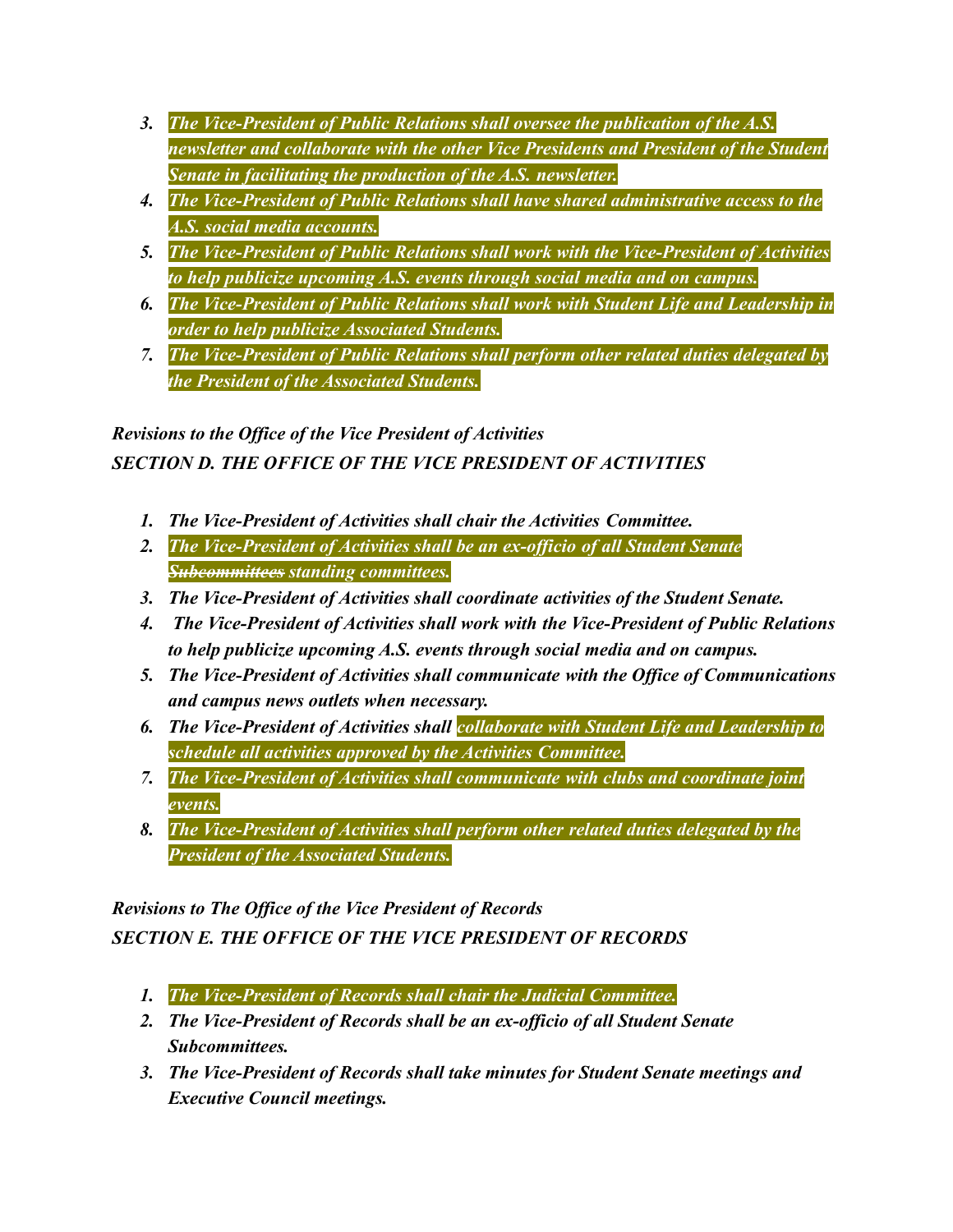- *4. The Vice-President of Records shall distribute Student Senate minutes and supplemental information as needed to Senators at least twenty-four (24) hours in advance of the meeting.*
- *5. The Vice-President of Record shall work with the A.S. Administrative Assistant or Student Services Specialist to ensure that the minutes for meetings are updated on the A.S. website.*
- *6. The Vice-President of Records shall collect agendas and minutes from all Student Senate subcommittees.*
- *7. The Vice-President of Records shall perform other related duties as delegated by the President of the Associated Students.*

*Motion to approve item A changes to the Constitution listed in the Agenda. (G. DeVries)*

*Revision to Article VI Resignation, Recall, Ineligibility*

*Article VI Resignation, Recall, Ineligibility Section B. Eligibility and Disqualification*

*● The standards of eligibility or disqualification from office due to academic deficiencies shall be determined by the Administration of the College and set forth in the Bylaws of this Constitution. All Executive Officers, during the time for which they were elected, shall not hold office in any Campus Club.*

*c. MSP to approve the listed revisions (G. DeVries)*

## **ARTICLE VI RESIGNATION, RECALL, INELIGIBILITY**

## **SECTION A. Vacancy and Line of Succession**

- If the **President of the Associated Students Student Senate** is not able to serve perform his or her their duties, then the Vice-President of the Student Senate shall assume the position of President of the Student Senate.
- If the **Vice-President of the Student Senate** is not able to serve perform his or her their duties (including as a result of elevation), then the Vice Chair of the Research, Planning, and resolutions Committee shall assume the position of Vice-President of the Student Senate
- If the **Vice-President of Finance** is not able to serve perform his or her their duties, then the Vice Chair of the Finance Committee shall assume the position of Vice-President of Finance.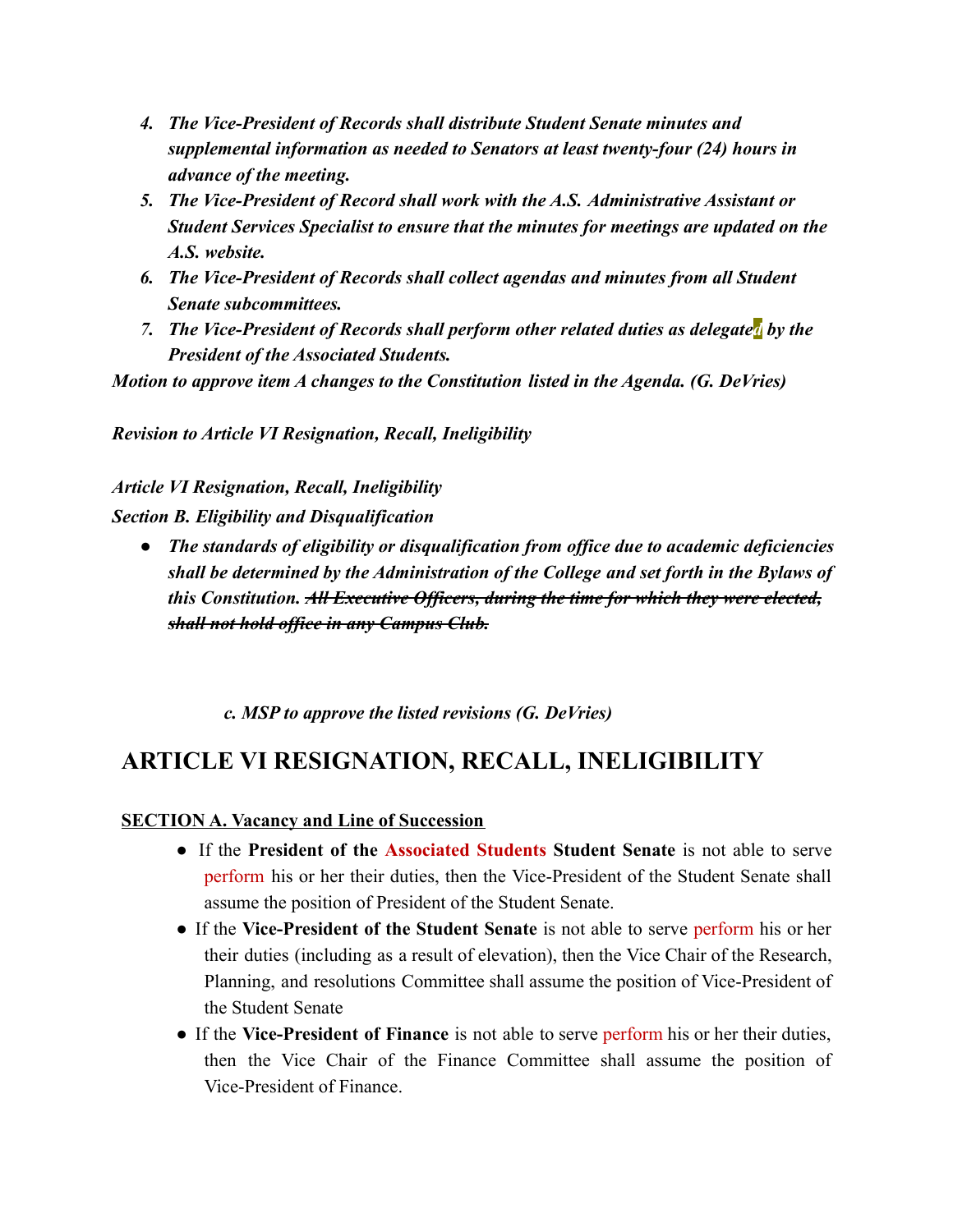- If the **Vice-President of Activities** is not able to serve perform his or her their duties, then the Vice Chair of the Activities Committee shall assume the position of Vice-President of Activities.
- If the **Vice-President of Records** is not able to serve perform his or her their duties, then a Senator elected by the Student Senate shall then the Vice Chair of the of Judicial Committee shall assume the position of Vice-President of Records.
- If the **Inter-Club President** is not able to serve his or her duties, then the Vice-President of the Inter-Club Council shall assume the position of Inter-Club Council President.
	- ●
	- If the **Vice-President of Public Relations** is not able to perform their duties, then the Vice Chair of the Communications Committee shall assume the position of Vice-President of Public Relations.

*MSP to approve the listed revisions (G. DeVries) ARTICLE V DUTIES OF MEMBERS SECTION A. THE OFFICE OF THE PRESIDENT OF THE ASSOCIATED STUDENTS' STUDENT SENATE*

*1. The President of Associated Students Senate shall be an exofficio of all Student Senate subcommittees standing committees. 2. The President of Associated Students Senate shall chair Student Senate meetings, with the power to delegate authority. 3. The President of Associated Students Senate shall have the power to call Special Meetings of the Student Senate. 4. The President of the Associated Students Senate shall prepare an annual Student Senate Budget with the Vice-President of Finance. 5. The President of the Associated Students Senate shall be an official representative and host of the student body.*

#### *SECTION B. THE OFFICE OF THE VICE-PRESIDENT OF STUDENT SENATE*

*1. The Vice-President of Student Senate shall be an ex-officio member of all Student Senate subcommittees standing committees.*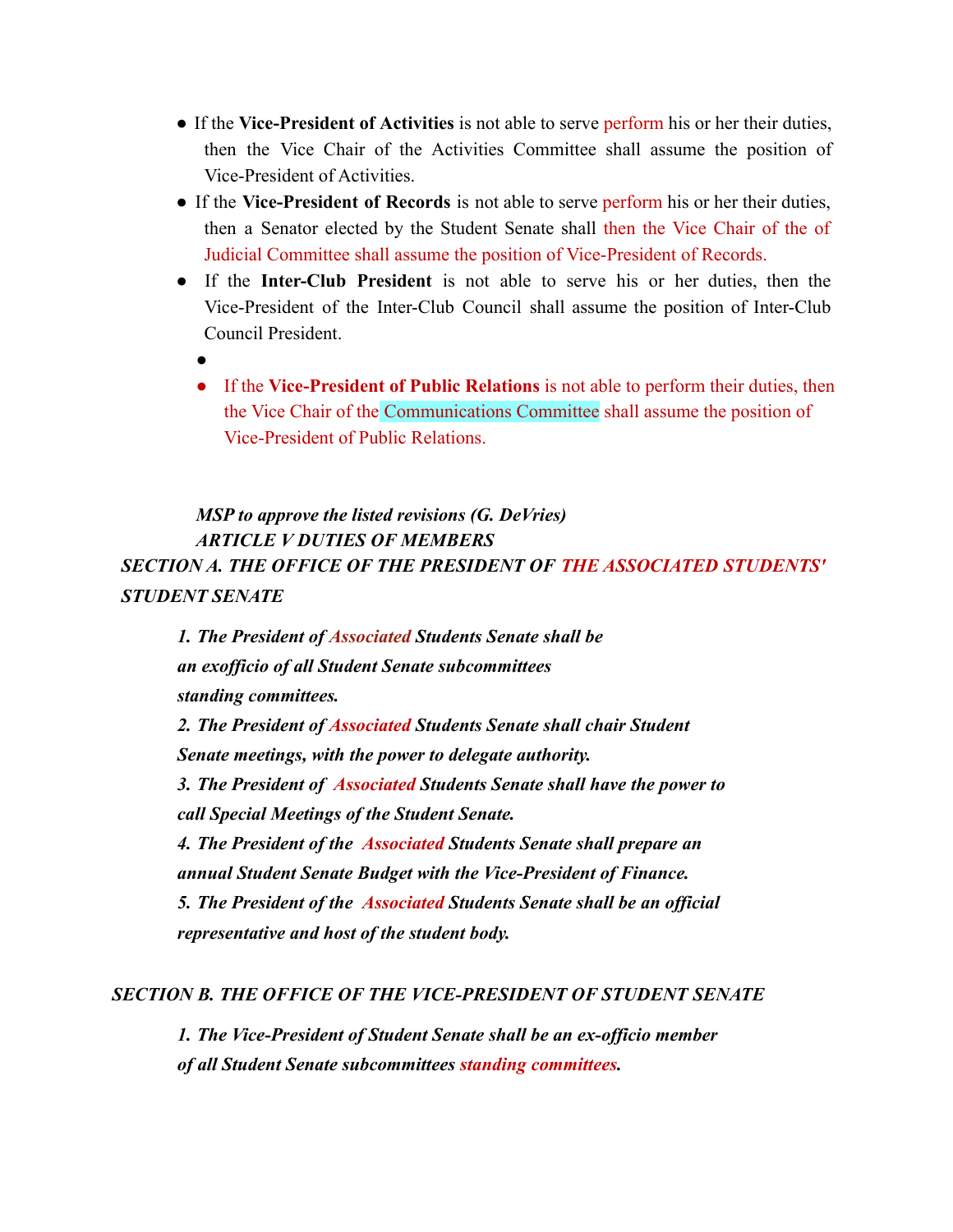*2. The Vice-President of Student Senate shall assume the duties of the President of the Associated Students Senate in the absence, resignation, or removal of the President of the Associated Students Senate.*

*3. The Vice-President of Student Senate shall be the chairperson of the Research, Planning, and Resolutions Committee.*

*4. The Vice-President of Student Senate shall coordinate research involving the opinions, desires, needs, and concerns of the student body.*

*5. The Vice-President of Student Senate shall coordinate the formation of resolutions as deemed necessary by the Research, Planning, and Resolutions Committee, the Student Senate, or Students at large.*

*6. The Vice-President of Student Senate shall perform other related duties delegated by the President of the Associated Students Senate.*

*SECTION C. THE OFFICE OF THE VICE-PRESIDENT OF FINANCE*

*1. The Vice-President of Finance shall be the chairperson of the Finance Committee.*

*2. The Vice-President of Finance shall be an ex-officio of all Student Senate subcommittees standing committees.*

*3. The Vice-President of Finance shall prepare and an annual Student Senate Budget with the President of the Associated Students Senate and the Finance Committee, to be submitted to the Student Senate for approval.*

*4. The Vice-President of Finance shall administer all funds.*

*5. The Vice-President of Finance shall present an annual Financial Reports to the Student Senate at least once per semester or at the request of the Executive Council.*

*6. The Vice-President of Finance shall countersign all requisitions drawn on Student Senate Funds.*

*7. The Vice-President of Finance shall submit an annual Financial Report.*

*8. The Vice-President of Finance shall perform other related duties delegated by the President of the Associated Students Senate.*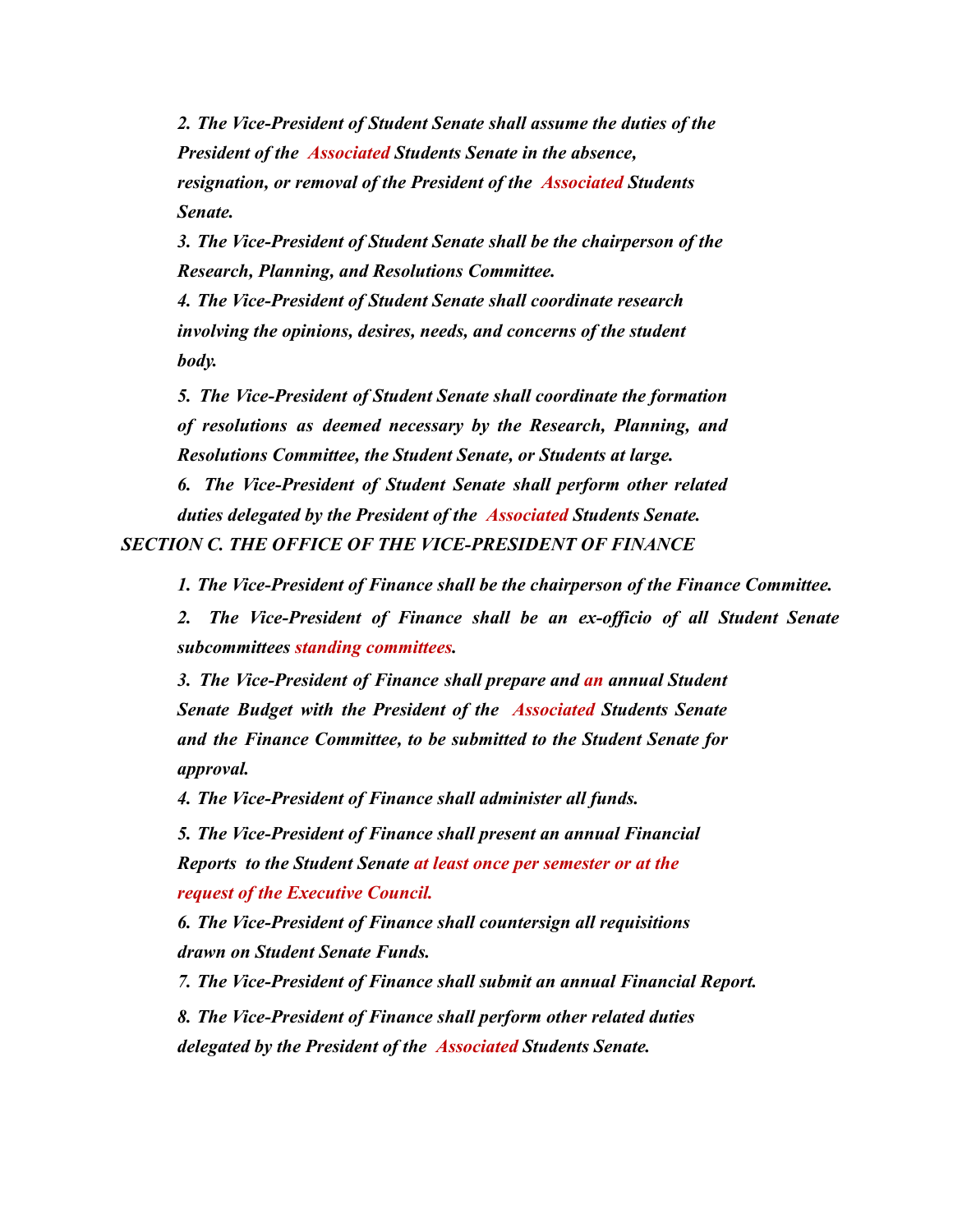#### *SECTION G. THE OFFICE OF STUDENT SENATOR*

- *1. Student Senators should represent the needs and desires of students at large at Fullerton College.*
- *2. Student Senators must participate in Student Senate Meetings.*
- *3. Student Senators must serve on at least one Standing Committee of the Student Senate.*
- *4. Student Senators must serve as a representative on at least one campus, district, or other committee.*
- *5. Student Senators may be elected during the regular Fall or Spring elections or may be appointed between the regular elections.*
- *6. Student Senator's term begins on June 1st, and ends on May 31st of the following year.*
- D. Activities
	- a. No report
- E. Elections
- F. A.S. Newsletter
	- a. The first newsletter went out last week, the second meeting will be this Thursday
- G. Constitution & By-Laws Revisions
- H. Curriculum
	- a. Meeting on March 1st
	- b. How to address racism in the curriculum
- I. Environment

## **IX. UNFINISHED BUSINESS**

A. Swearing in Senators & Reps

#### **Motion to appoint Rayaan Mamoon pending verification and eligibility ( T. Cruz)**

- a. Rayaan Mamoon was sworn in as a Student Senator.
- B. CDO Appointments

**Motion to approve the changes to the CDO Committee List. Karla Lopez: Institutional Integrity Committee, Erin LaCorte: Pathways Steering Committee. (G. DeVries)**

C. Meeting Protocols

## **X. NEW BUSINESS:**

- A. NOCCCD Board Ad Hoc Committee Report
	- a. Areas of Disagreement
		- i. Did Trustee Bent interrupt and how many times did he interrupt

**Motion to extend the time by fifteen minutes, the meeting will end at 3:40 PM. (T. Cruz) Motion to extend the time by ten minutes, the meeting will end at 3:50 PM. (G. DeVries\_**